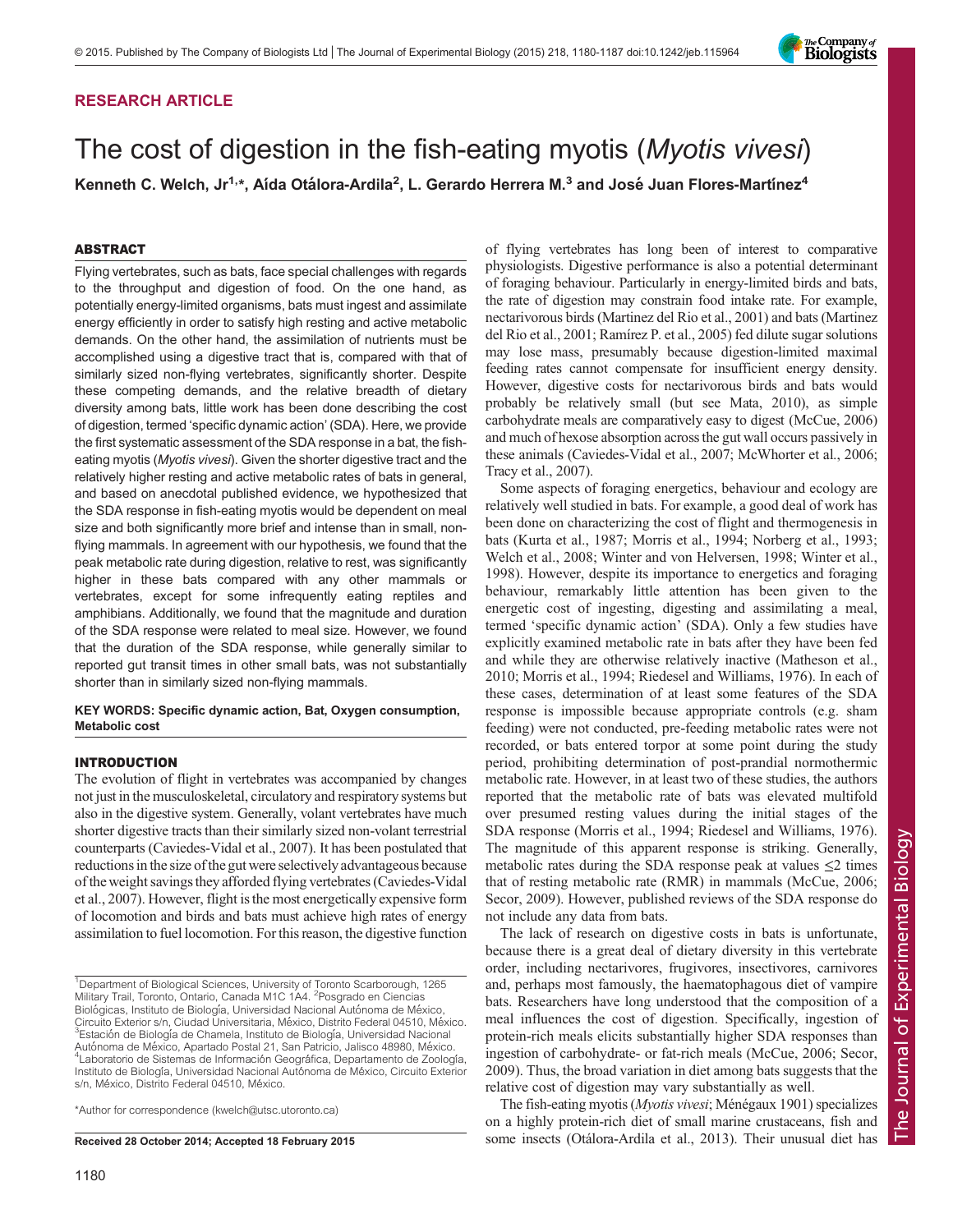|                         | <b>List of symbols and abbreviations</b>                                            |
|-------------------------|-------------------------------------------------------------------------------------|
| $MR_{k1}$               | metabolic rate as the oxy-joule equivalent of $\dot{V}_{O_2}$ (kJ h <sup>-1</sup> ) |
| $Q_{2x}$                | response coefficient                                                                |
| <b>RER</b>              | respiratory exchange ratio: the ratio of carbon dioxide                             |
|                         | production rate to oxygen consumption rate                                          |
| <b>RMR</b>              | resting metabolic rate (ml $O_2$ h <sup>-1</sup> )                                  |
| <b>SDA</b>              | specific dynamic action: the metabolic energy expended                              |
|                         | on meal ingestion, digestion and assimilation                                       |
|                         | carbon dioxide production rate (ml $h^{-1}$ )                                       |
| $V_{CO_2}$<br>$V_{O_2}$ | oxygen consumption rate (ml $h^{-1}$ )                                              |
|                         | oxygen consumption rate normalized to pre-feeding RMR                               |
|                         |                                                                                     |

helped earn these bats placement on the International Union for Conservation of Nature (IUCN) red list of threatened species ([Arroyo-](#page-6-0)[Cabrales and Álvarez Castañeda, 2014](#page-6-0); [Hutson et al., 2001\)](#page-6-0). These bats potentially face competing constraints in digesting and assimilating meals. Like other bats [\(Caviedes-Vidal et al., 2007\)](#page-6-0), fish-eating myotis probably possess digestive tracts that are shorter than those found in similarly sized, non-flying mammals. Yet, a protein-rich diet is associated with a greater cost of digestion than a lipid- or carbohydrate-rich diet ([Secor, 2009\)](#page-6-0). Thus, these bats are faced with a potentially large digestive challenge and reduced digestive machinery, and possibly a compressed gut transit duration with which to meet this challenge.

We sought to characterize the metabolic rate of fish-eating myotis bats both at rest and during the digestion of a meal. We fed bats meals of shrimp meat of two different sizes (1.5 and 3.0 g) and measured oxygen consumption and carbon dioxide production in order to investigate the magnitude of the SDA response in relation to meal mass. Given their protein-rich diet and comparatively short digestive tracts [\(Caviedes-Vidal et al., 2007\)](#page-6-0), and because the limited available evidence suggests peak postprandial metabolic rates in bats are relatively large [\(Morris et al., 1994](#page-6-0); [Riedesel and](#page-6-0) [Williams, 1976\)](#page-6-0), we hypothesized that the SDA response in fisheating myotis bats would be brief and intense. Specifically, we predicted that the peak metabolic rates exhibited during the SDA response would be both a function of meal size and proportionately greater than in non-volant mammals (≫200%). Additionally, we predicted that the duration of the SDA response would be related to meal size, but in both cases less than 3 h, the average minimum SDA duration reported for comparably sized non-flying mammals [\(McCue, 2006; Secor, 2009\)](#page-6-0).

# RESULTS

#### RMR

Averaged across all bats and all trials, pre-feeding RMR was 25.9± 2.9 ml O<sub>2</sub> h<sup>-1</sup>. RMR variation among meal size treatments offered was nearly significant (sham-feeding: 29.7 $\pm$ 7.9 ml O<sub>2</sub> h<sup>-1</sup>; 1.5 g: 25.3±2.1 ml O<sub>2</sub> h<sup>-1</sup>; 3.0 g: 22.8±4.9 ml O<sub>2</sub> h<sup>-1</sup>;  $F_{1,11}$ =4.5454, P=0.0564; [Table 1](#page-2-0), [Fig. 1](#page-2-0)). RMR values decreased slightly, but significantly, over the hour prior to feeding  $(F_{1,35}=20.2201)$ , P<0.0001). Because bats were both acclimatized to chambers on several days prior to trials and placed in the chambers a minimum of 1 h prior to recording on a given trial night, it is surprising that this temporal variation in RMR was observed. We hypothesize that the declining oxygen consumption rate  $(\dot{V}_{O_2})$  over time during this period may have been due to modest stress associated with the noise of switching between reference and experimental respirometric chambers at the beginning of each hour of recording. Proceeding with this assumption, we used RMR values for each bat averaged over the hour prior to feeding (mean of three measurements at

binned time points:  $-50$ ,  $-30$ ,  $-10$  min relative to feeding) for further calculations as it was reasonable to expect a similar, minor temporal effect of stress on  $\dot{V}_{\Omega_2}$  at the beginning of each subsequent dwell period.

#### SDA response

In every 1.5 or 3.0 g feeding trial, and most sham-feeding trials,  $V_{\Omega_2}$  rose sharply above RMR levels immediately following food administration. In most instances,  $\dot{V}_{\Omega}$  readings peaked during the first or second 20 min time bin following feeding (sham-feeding: 27±41 min; 1.5 g: 13±8 min; 3.0 g: 23±24 min; [Table 1](#page-2-0), [Fig. 1A](#page-2-0)). The time, in minutes, from feeding to the peak  $\dot{V}_{\text{O}_2}$  (time to peak) did not differ significantly among trial types  $(F_{1,11}=0.04453)$ ,  $P=0.8367$ ; [Table 1](#page-2-0)). Average peak post-feeding or sham-feeding  $\dot{V}_{\text{O}_2}$  values were significantly greater than RMR and varied with trial type (sham-feeding: 49.1±18.7 ml O<sub>2</sub> h<sup>-1</sup>; 1.5 g: 83.2±7.0 ml  $O_2$  h<sup>-1</sup>; 3.0 g: 103.0±14.8 ml  $O_2$  h<sup>-1</sup>;  $F_{1,11}$ =43.092; P<0.0001; [Table 1, Fig. 1](#page-2-0)A).

The rise in  $V<sub>O</sub>$ , following the sham feedings confirmed that the bats exhibited a stress response as a result of interaction with the researcher during feeding. We corrected for this effect of stress in order to more accurately quantify the SDA response by subtracting elevated post-feeding  $\dot{V}_{\text{O}_2}$  and carbon dioxide production rate  $(\dot{V}_{\text{CO}_2})$  during the sham-feeding trial from corresponding data recorded during the 1.5 and 3.0 g trials (see Materials and methods). The corrected  $V_{\text{O}_2}$  values peaked slightly later than raw values (1.5 g: 37±24 min; 3.0 g: 30±25 min; [Table 1](#page-2-0), [Fig. 1](#page-2-0)B), though there was still no significant difference in timing between 1.5 and 3.0 g feedings (paired  $t_5 = 0.7906$ ,  $P = 0.4650$ ). As with raw values, the absolute magnitude of peak corrected  $V_{\text{O}_2}$  was significantly greater following the 3.0 g feeding compared with the 1.5 g feeding (1.5 g: 79.0±7.1 min; 3.0 g: 102.2±14.7 min; paired  $t_5 = -7.0844$ ,  $P=0.0009$ ; [Table 1](#page-2-0), [Fig. 1](#page-2-0)B). The scope of the peak SDA response (the peak metabolic rate expressed as a factor of the pre-feeding RMR) was similarly significantly different, with postprandial  $\dot{V}_{\text{O}_2}$  increasing to 3.0±0.1 times and 4.3±0.3 times pre-feeding RMR following 1.5 and 3.0 g feedings, respectively (paired  $t_5 = -3.2744$ ,  $P = 0.0221$ ; [Table 1,](#page-2-0) [Fig. 2](#page-3-0)). Additionally, the duration of the SDA response, defined as the period where post-feeding  $\dot{V}_{\text{O}_2}$  remained more than 1 s.d. above the average pre-feeding RMR, was significantly greater when bats were fed 3.0 g of shrimp meat compared with 1.5 g (1.5 g: 193±12 min; 3.0 g: 273±10 min; paired  $t_5$ =−4.6710, P=0.0055; [Table 1](#page-2-0), [Fig. 1B](#page-2-0)).

We calculated the total oxy-joule equivalent of the SDA as the integrated area under the curve after subtracting the running RMR value. The SDA was approximately twice as great when bats ingested a 3.0 g meal  $(3.50\pm0.11 \text{ kJ})$  compared with a 1.5 g meal  $(1.72\pm0.08 \text{ kJ})$ ; paired  $t_5=-13.2198$ , P<0.0001; [Table 1\)](#page-2-0). Correspondingly, the SDA coefficient (the ratio of SDA to meal energy, the energy content of the ingested meal) was nearly identical between the two trials  $(1.5 \text{ g}$ : 19.8 $\pm$ 0.9%; 3.0 g: 20.1 $\pm$ 0.7%; paired  $t_5$ =−0.3259, P=0.7577; [Table 1](#page-2-0)).

## RER

The respiratory exchange ratio (RER), the ratio of  $\dot{V}_{\text{CO}_2}/\dot{V}_{\text{O}_2}$ , was calculated for each binned time period. Prior to feeding, RER values in bats averaged  $0.77\pm0.01$ ,  $0.78\pm0.00$  and  $0.77\pm0.01$  during shamfeeding, 1.5 g and 3.0 g trials, respectively ([Table 1](#page-2-0), [Fig. 3](#page-3-0)). RER did not vary significantly among trials  $(F_{1,11}=0.0561, P=0.8172)$ or as a function of time bin during the pre-feeding period  $(F_{1,11}=0.0158, P=0.9023)$ . Immediately following feeding, RER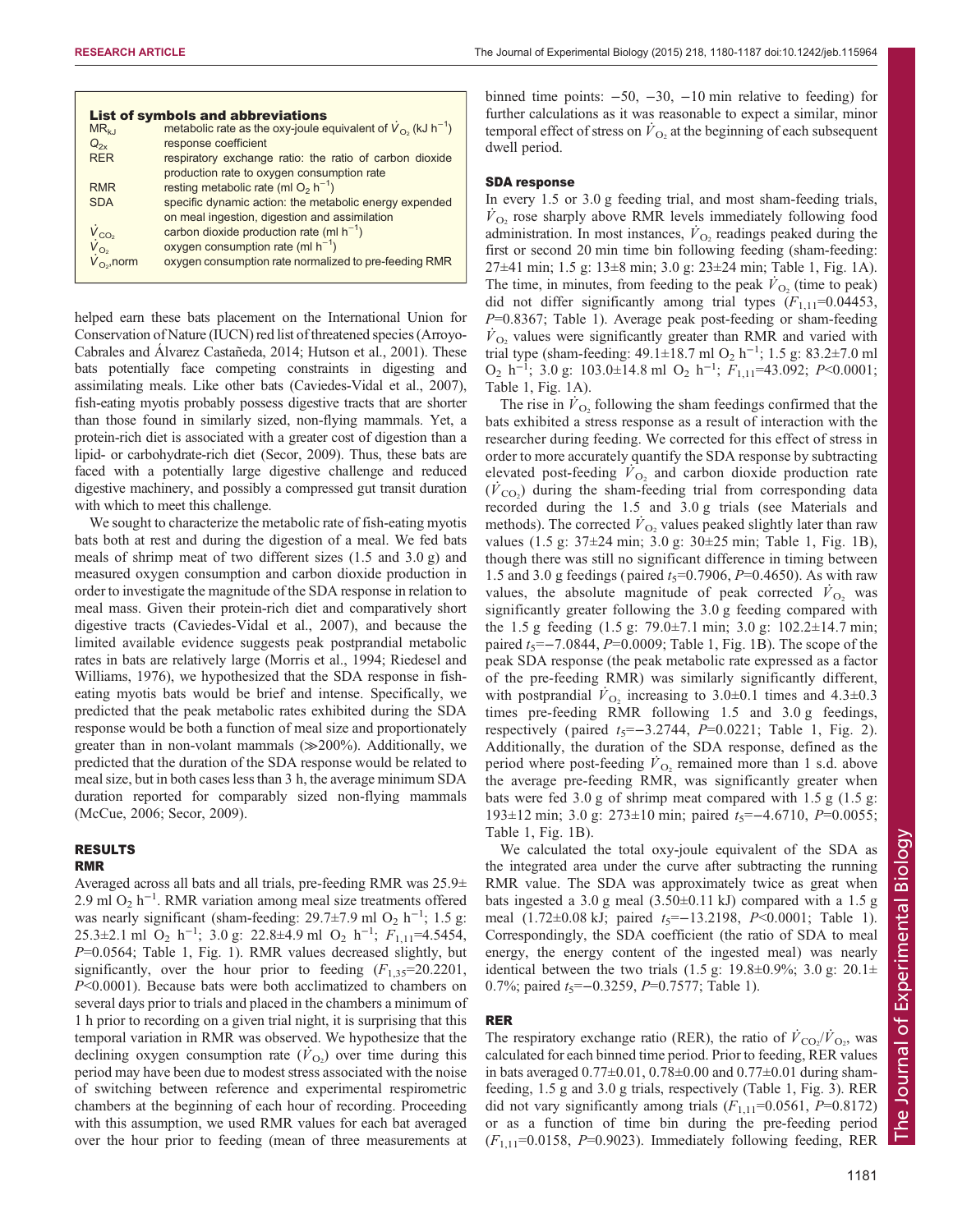<span id="page-2-0"></span>

|  | Table 1. Summary of treatment parameters and resulting features of the digestive response in fish-eating myotis bats (Myotis vivesi; N=6) |  |  |  |  |  |  |  |
|--|-------------------------------------------------------------------------------------------------------------------------------------------|--|--|--|--|--|--|--|
|--|-------------------------------------------------------------------------------------------------------------------------------------------|--|--|--|--|--|--|--|

|                                                 | Treatment       |                 |                  |                 |                       |          |
|-------------------------------------------------|-----------------|-----------------|------------------|-----------------|-----------------------|----------|
| Variables                                       | Sham feeding    | $1.5$ q meal    | $3.0q$ meal      | $Q_{2x}$        | F or t                | P        |
| N                                               | 6               | 6               | 6                |                 |                       |          |
| Meal mass (q)                                   |                 | 1.5             | 3.0              |                 |                       |          |
| Meal size (% body mass)                         |                 | $5.3 \pm 0.1\%$ | $10.4 \pm 0.3\%$ |                 |                       |          |
| Meal energy (kJ)                                |                 | 8.69            | 17.39            |                 |                       |          |
| Raw data                                        |                 |                 |                  |                 |                       |          |
| RMR (ml $O_2$ h <sup>-1</sup> )                 | $29.7 \pm 7.9$  | $25.3 \pm 2.1$  | $22.8 + 4.9$     |                 | $F_{1,11}$ =4.5454    | 0.0564   |
| RMR at $-50$ , $-30$ , $-10$ min before feeding |                 |                 |                  |                 | $F_{1.35}$ =20.2201   | < 0.0001 |
| Peak MR (ml $O2$ h <sup>-1</sup> )              | $49.1 \pm 18.7$ | $83.2 \pm 7.0$  | $103.0 \pm 14.8$ |                 | $F_{1,11}$ =43.092    | < 0.0001 |
| Time to peak (min)                              | $27 + 41$       | $13\pm8$        | $23 + 24$        |                 | $F_{1,11}$ =0.04453   | 0.8367   |
| Corrected data                                  |                 |                 |                  |                 |                       |          |
| Peak MR (ml $O2$ h <sup>-1</sup> )              |                 | $79.0 \pm 7.1$  | $102.2 \pm 14.7$ | $1.3 \pm 0.0$   | $t_{5} = -7.0844$     | 0.0009   |
| Scope                                           |                 | $3.0 + 0.1$     | $4.3 \pm 0.3$    | $1.4 \pm 0.1$   | $t_{5} = -3.2744$     | 0.0221   |
| Time to peak (min)                              |                 | $37+24$         | $30+25$          |                 | $t_{\rm s}$ =0.7906   | 0.465    |
| Duration (min)                                  |                 | $193 + 12$      | $273 \pm 10$     | $1.4 \pm 0.1$   | $t_{5} = -4.671$      | 0.0055   |
| SDA (kJ)                                        |                 | $1.72 \pm 0.08$ | $3.50 + 0.11$    | $2.05 \pm 0.11$ | $t_{5}$ = -13.2198    | < 0.0001 |
| <b>SDA</b> coefficient                          |                 | 19.8±0.9%       | $20.1 \pm 0.7\%$ |                 | $t_{\rm s} = -0.3259$ | 0.7577   |

Raw data refer to absolute values obtained during each treatment type. Corrected values refer to respirometric data collected during the 1.5 g and 3.0 g treatments that have been adjusted to account for the elevated metabolic response observed in the control, sham-fed group. Summary statistics for dependent variables are presented. All data are presented as means±s.e.m.

RMR, relative metabolic rate; MR, metabolic rate; SDA, specific dynamic action;  $Q_{2x}$ , response coefficient.

values decreased in bats during each trial, averaging 0.70±0.01,  $0.66\pm0.01$  and  $0.69\pm0.01$  during the initial time bin for shamfeeding, 1.5 g and 3.0 g trials, respectively (Table 1, [Fig. 3\)](#page-3-0). Subsequently, RER values generally rose, most quickly in the shamfed bats, and most slowly in the bats fed 3.0 g of food. RER values generally returned to pre-feeding levels at roughly the same time  $\dot{V}_{\text{O}_2}$  values returned to pre-feeding levels.

#### **DISCUSSION**

The RMR observed in fasted, fish-eating myotis bats was approximately 25–30% lower than reported basal metabolic rates in similarly sized phylostomid bats [\(Cruz-Neto et al., 2001\)](#page-6-0). This is somewhat surprising given an endotherm's RMR is expected to be higher than its basal metabolic rate because of additional thermoregulatory costs. However, the measurements reported here



consumption in resting fish-eating myotis (Myotis vivesi) as a function of the size of meal eaten. The meal, composed of 1.5 or 3.0 g of white shrimp meat, was administered at time 0. In sham-feeding trials (0 g food), respirometry chambers were opened and forceps were introduced in a manner similar to that during feeding trials except that no food was given. (A) Whole-animal oxygen consumption rates  $(\dot{V}_{O_2})$  for each time bin. (B) Whole-animal  $\dot{\boldsymbol{V}}_{\text{O}_2}$  for each time bin corrected by subtracting the excess oxygen consumption observed in sham-fed bats that was assumed to be related to handling stress and not food processing, digestion and absorption. The remaining excess postprandial oxygen consumption comprises the specific dynamic action (SDA) response. Values are means±s.e.m.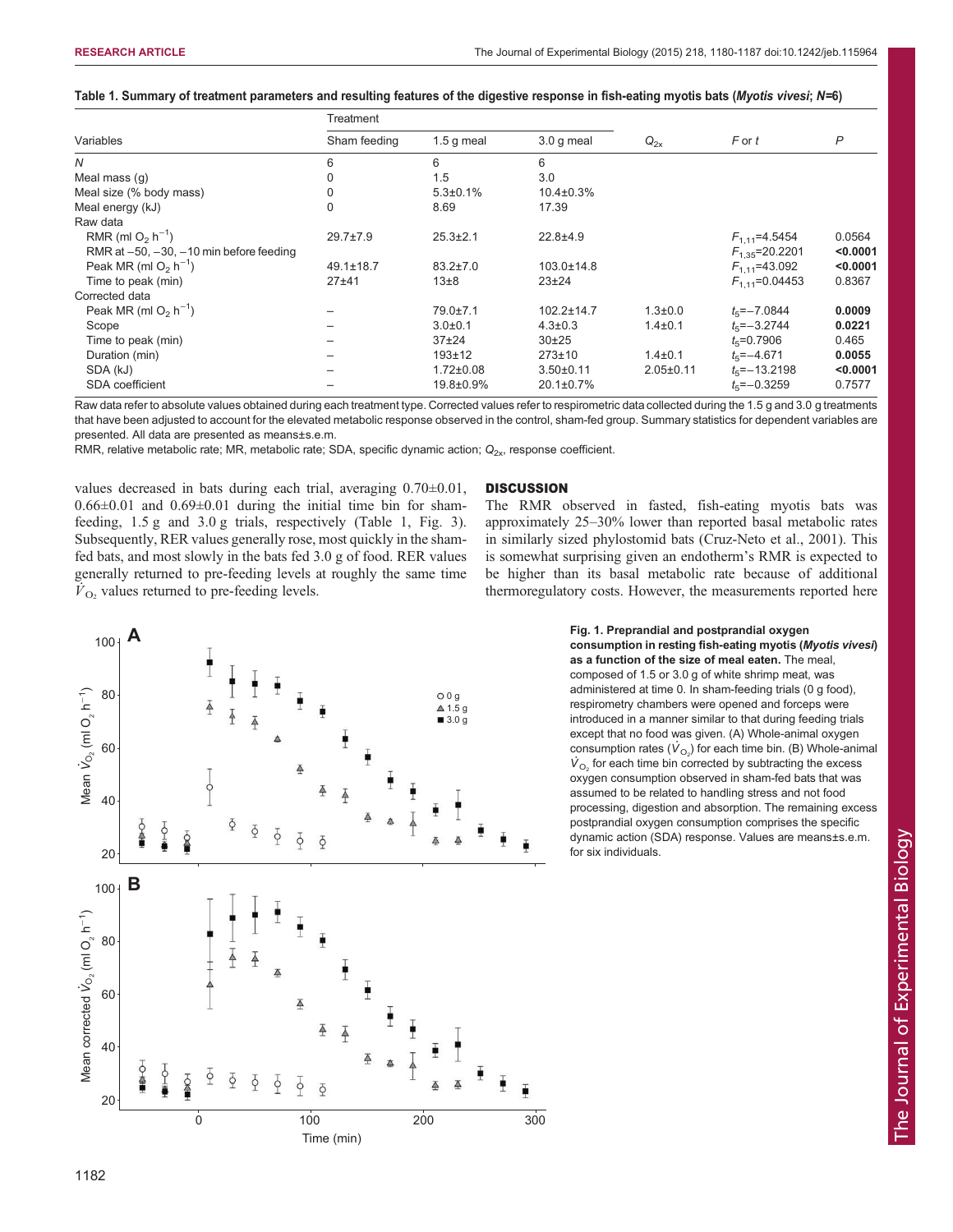<span id="page-3-0"></span>

Fig. 2. Preprandial and postprandial oxygen consumption, normalized to preprandial relative metabolic rate (RMR), in resting fish-eating myotis (M. vivesi) as a function of the size of meal eaten. Details of the meal and sham-feeding trials are the same as in Fig. 1. Values are means±s.e.m. for 6 individuals.

were obtained while bats were held at a relatively warm temperature of ∼27°C. While the lower critical temperature (the temperature that defines the lower bound of an animal's thermoneutral zone) of the fish-eating myotis is not known, it is probably close to 27°C. [Morris](#page-6-0) [et al. \(1994\)](#page-6-0) reported that the lower critical temperature of the smaller  $(8-10.5 \text{ g})$  Gould's long-eared bat is 30 $^{\circ}$ C. It is puzzling that average pre-feeding RMR values differed among treatment groups to a magnitude that was nearly significant. Bats were subjected to each treatment in a random order. Thus, we do not suspect variation is systematically related to a change in RMR within individuals over time resulting from de-training in captivity or increasing acclimatization to the respirometry chamber.

In contrast to our predictions, the duration of the SDA response in these bats was not significantly shorter than duration values reported among mammals, though it was near the shorter durations reported in similarly sized mammals [\(McCue, 2007; Secor, 2009\)](#page-6-0). Duration values reported here agree well with apparent gut transit times (i.e. time to first appearance of faeces from a meal) in other small bats fed comparable arthropod meals. Relatively rapid gut transit times would be predicted in small bats as a result of their comparatively short gut tract lengths and high metabolic rates ([Caviedes-Vidal](#page-6-0) [et al., 2007\)](#page-6-0). In several studies on bats smaller than the fish-eating myotis, transit times varied from ∼45 to 165 min [\(Buchler, 1975](#page-6-0); [Grant, 1988; Luckens et al., 1971\)](#page-6-0). Transit time was related to activity level while digesting, with transit times in 'quiet' (resting) bats being 2–4 times as long as those in actively moving little brown



bats [\(Buchler, 1975](#page-6-0)). Our bats were constrained in respirometry chambers and considered otherwise at rest. Further, gut transit times appear to scale positively with body mass in bats ([Buchler, 1975\)](#page-6-0). Thus, taken as a whole, average duration values of 193±12 and  $273\pm10$  min in fish-eating myotis fed 1.5 and 3.0 g of food appear to agree quite well with probable gut transit times. Unfortunately, because the timing of appearance of faeces could not be determined without disturbing bats, actual gut transit times in our fish-eating myotis remain unquantified.

As predicted, and as has been shown repeatedly in other vertebrates ([McCue, 2006](#page-6-0); [Secor, 2009\)](#page-6-0), meal size influenced both the magnitude and duration of the SDA response in fish-eating myotis bats. As we hypothesized, the scope of the SDA response observed was significantly higher than that observed in non-volant terrestrial mammals ([McCue, 2006; Secor, 2009\)](#page-6-0). Scope values in non-volant mammals are typically less than 2. Because both meal size and composition have known effects on SDA, it is possible that variation in one or both of these meal parameters among this and other mammalian SDA response studies accounts for the difference. In our study, bats were given relatively large (5% or 10% of body mass), protein rich (>90% protein by dry mass; see Materials and methods) meals. Many studies on mammals and birds employ meal sizes that constitute substantially less than 5% of the animal's body mass and it is reasonable to expect lower scope values in these cases [\(McCue, 2006; Secor, 2009\)](#page-6-0). However, even in the several studies where mammals were fed meals constituting  $>5\%$  of body mass,

> Fig. 3. Preprandial and postprandial respiratory exchange ratio (RER) in resting fish-eating myotis (M. vivesi) as a function of the size of meal eaten. Details of the meal and sham-feeding trials are the same as in Fig. 1. Values are means±s.e.m. for six individuals.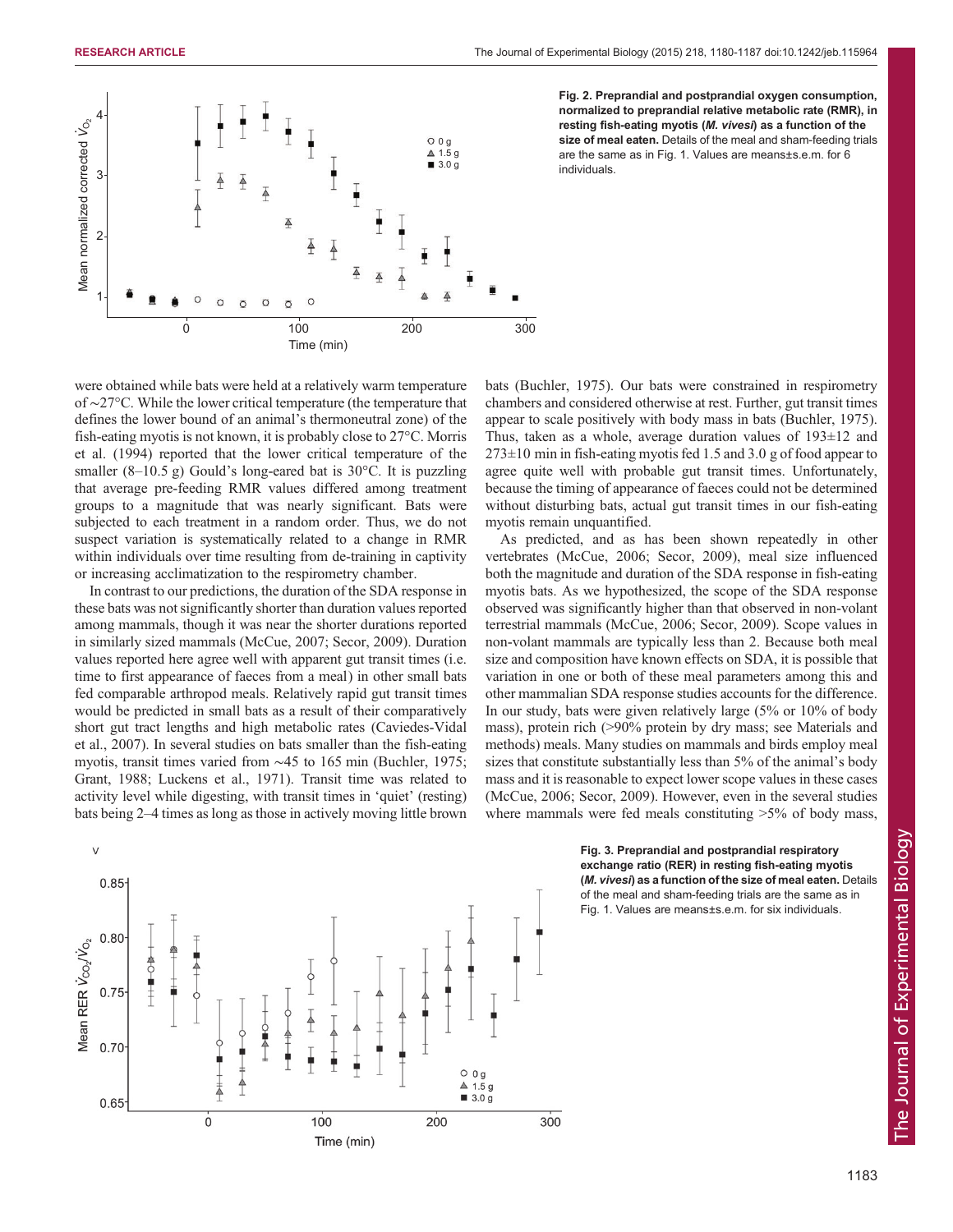RESEARCH ARTICLE **The Journal of Experimental Biology (2015)** 218, 1180-1187 doi:10.1242/jeb.115964

scope values still ranged between 1.36 and 2.02, considerably lower than the scopes observed in this study ([Atkinson and Lusk, 1919](#page-6-0); [Benedict and Pratt, 1913](#page-6-0); [Campbell et al., 2000; Costa and](#page-6-0) [Kooyman, 1984](#page-6-0); [Curcio et al., 1999](#page-6-0); [Forbes et al., 1934](#page-6-0); [Hindle](#page-6-0) [et al., 2003; Kriss, 1938](#page-6-0); [Weiss and Rapport, 1924](#page-7-0); [Williams et al.,](#page-7-0) [1912](#page-7-0)). Because the peak of the SDA response is typically greater when digesting protein-rich meals compared with equicaloric lipidor carbohydrate-rich meals ([McCue, 2006; Secor, 2009\)](#page-6-0), it is possible the highly protein-rich shrimp diet offered to our bats is, in part, responsible for the greater scope values seen, relative to other mammalian studies. Indeed, the coefficient values of ∼20% are double the average value reported for mammals as a group [\(Secor,](#page-6-0) [2009](#page-6-0)). However, most of the studies noted above that offered comparably sized meals offered protein-rich foods as well (e.g. earthworms or 'meat') and coefficient values for most of these were well below 20%. Thus, it seems that diet composition is not sufficient to explain the greater scope values observed. Notably, the scope values we observed in fish-eating myotis bats are substantially higher than those observed in birds (also generally  $\leq$ ); [McCue,](#page-6-0) [2006](#page-6-0); [Secor, 2009](#page-6-0)). Scope values in the fish-eating myotis, particularly following the 3.0 g meal, were similar to those seen in many reptiles or amphibians, including pythonid snakes ([McCue,](#page-6-0) [2006](#page-6-0); [Secor, 2009\)](#page-6-0). When fed meals equaling 5% and 10% of their body mass, fish-eating myotis bats exhibited scope values quite similar to those exhibited by marine toads (*Bufo marinus*) and Ambystomatid salamanders fed comparably sized meals ([Secor and](#page-6-0) [Boehm, 2006;](#page-6-0) [Secor and Faulkner, 2002\)](#page-7-0). However, scope values observed in fish-eating myotis were somewhat lower than values observed in the Burmese python (Python molurus) fed meals of 5% or 15% of their body mass ([Secor and Diamond, 1997](#page-7-0)). Further, they were similar to apparent values recorded in the cave myotis (Myotis velifer) ([Riedesel and Williams, 1976\)](#page-6-0) and Gould's longeared bat (Nyctophilus gouldi) ([Morris et al., 1994\)](#page-6-0), though exact scope values were not determined in these studies. Compared with these bats, however, the duration of the SDA response in the fisheating myotis appeared shorter, although duration estimates were not given for M. velifer.

It is unclear why the peak magnitude of the SDA response observed in fish-eating myotis bats should be so great. If the evolution of shorter digestive tracts in flying vertebrates were the explanation because this meant more rapid gut transit times, then we might expect the increased intensity of the SDA response was necessary to achieve digestion given the shorter available window. Yet, duration values reported here are not shorter than those observed in small non-flying mammals (e.g. 4 h in the 40–70 g starnosed mole; [Campbell et al., 2000](#page-6-0)). Further, the scope of the SDA response in birds is much lower than that in fish-eating myotis bats [\(Secor, 2009](#page-6-0)) despite similarly reduced digestive tract lengths [\(Caviedes-Vidal et al., 2007](#page-6-0)). Explanations for the large scope of the SDA response in pythonid snakes and some other reptiles or amphibians can be attributed to their normally low RMRs and the infrequency with which they feed. In pythonid snakes in particular, digestion of substantial meals involves the hypertrophy of multiple digestive and support tissues, further elevating digestive costs [\(McCue, 2006; Secor, 2003, 2009](#page-6-0)). In contrast, bats typically have relatively elevated RMRs, even compared with those of similarly sized non-volant mammals. Further, bats must feed regularly and frequently to sustain themselves. Thus, the explanations that apply to some reptiles and amphibians cannot justify the large peak in metabolic rates observed during the SDA in bats.

The overall SDA, like the scope and duration of the response, was also dependent on the meal size, as expected. The proportional

increase in peak  $\dot{V}_{\text{O}_2}$ , scope and duration of the SDA response associated with the doubling of meal size (the response coefficient,  $Q_{2x}$ ; sensu [Secor, 2009](#page-6-0)) averaged 1.3–1.4 in fish-eating myotis  $(1.3\pm0.0, 1.4\pm0.1$  and  $1.4\pm0.1$ , respectively; [Table 1\)](#page-2-0). As the SDA is a product of both the duration and magnitude of the SDA response, the  $Q_{2x}$  of the SDA was, not surprisingly, larger (2.05 $\pm$ 0.11; [Table 1\)](#page-2-0). The approximate doubling of SDA with a doubling of meal size agrees well with average changes in SDA seen in most other animal groups [\(Secor, 2009\)](#page-6-0). Because the energy content of the 3.0 g meal was exactly twice that of the 1.5 g meal, this resulted in a SDA coefficient that was independent of meal size. At approximately 20%, the SDA coefficient observed in fish-eating myotis was similar to that observed in many reptiles and significantly higher than that in many birds and mammals, particularly those fed more easily digested carbohydrate- or fatrich meals [\(McCue, 2006; Secor, 2009\)](#page-6-0). Using bomb calorimetry to determine the energy content of prey items and residual energy content of faeces, researchers have determined apparent digestive efficiency in several species of insectivorous myotis bats [\(Barclay](#page-6-0) [et al., 1991;](#page-6-0) O'[Farrell et al., 1971](#page-6-0)). Digestive efficiency varied with prey type (e.g. moth versus mealworm larvae). Yet, when comparing similar prey items, digestive efficiency was quite comparable across species [\(Barclay et al., 1991](#page-6-0)). In their study, Barclay et al. found digestive efficiency was higher when bats were fed mealworm larvae (88–90%) compared with when they were fed moths (75–78%). Because we did not collect faeces, we cannot determine the energy content remaining following digestion of shrimp by our bats. Using the values obtained by [Barclay et al.](#page-6-0) [\(1991](#page-6-0)), we can calculate that fish-eating myotis achieved a net energy intake (i.e. meal energy – SDA) of 5.23–6.27 and 10.42– 12.51 kJ when offered a meal of 1.5 or 3.0 g of shrimp meat, respectively. Given the bats were fed shrimp meat from which legs, head and the shell were already removed, it is safe to assume this meal was comparatively digestible. Thus, it is likely the net energy intake was near the upper end of these ranges.

In contrast to patterns seen in most studies of the digestive response of vertebrates, RER values in fed fish-eating myotis bats initially declined following feeding. Typically, the release of protons by parietal cells to acidify the contents of the lumen of the stomach is accompanied by a release of bicarbonate into the circulation, subsequently raising the pH of the blood ([Niv and](#page-6-0) [Fraser, 2002](#page-6-0)). This 'alkaline tide', detectable in most post-prandial animals, can promote an increase in the flux of  $CO<sub>2</sub>$  from the body across the respiratory exchange surfaces above that which reflects the increase in  $CO<sub>2</sub>$  production associated with increased  $O<sub>2</sub>$ consumption. In many animals, including bats ([Morris et al., 1994\)](#page-6-0), this increased  $\dot{V}_{\text{CO}_2}$  outpaces the rise in  $\dot{V}_{\text{O}_2}$  that comprises the SDA response, resulting in an increase in the RER of post-prandial vertebrates compared with pre-feeding values. Yet, in fish-eating myotis bats, the increase in  $\dot{V}_{\text{O}_2}$  following feeding outpaced the increase in  $\dot{V}_{\text{CO}_2}$  and RER declined. We cannot, at present, explain this decrease in RER and its subsequent return to pre-feeding values following the SDA response.

#### Summary

Overall, this study indicates that fish-eating myotis pay a high cost in digesting a crustacean meal. Importantly, the duration of the SDA response is not significantly shorter than that seen in other, nonflying, small mammals, as might have been predicted based on their relatively short digestive tracts. The duration of the SDA response and its relatively high cost suggest that the rate of prey digestion may limit food intake rate while the high cost and high coefficient values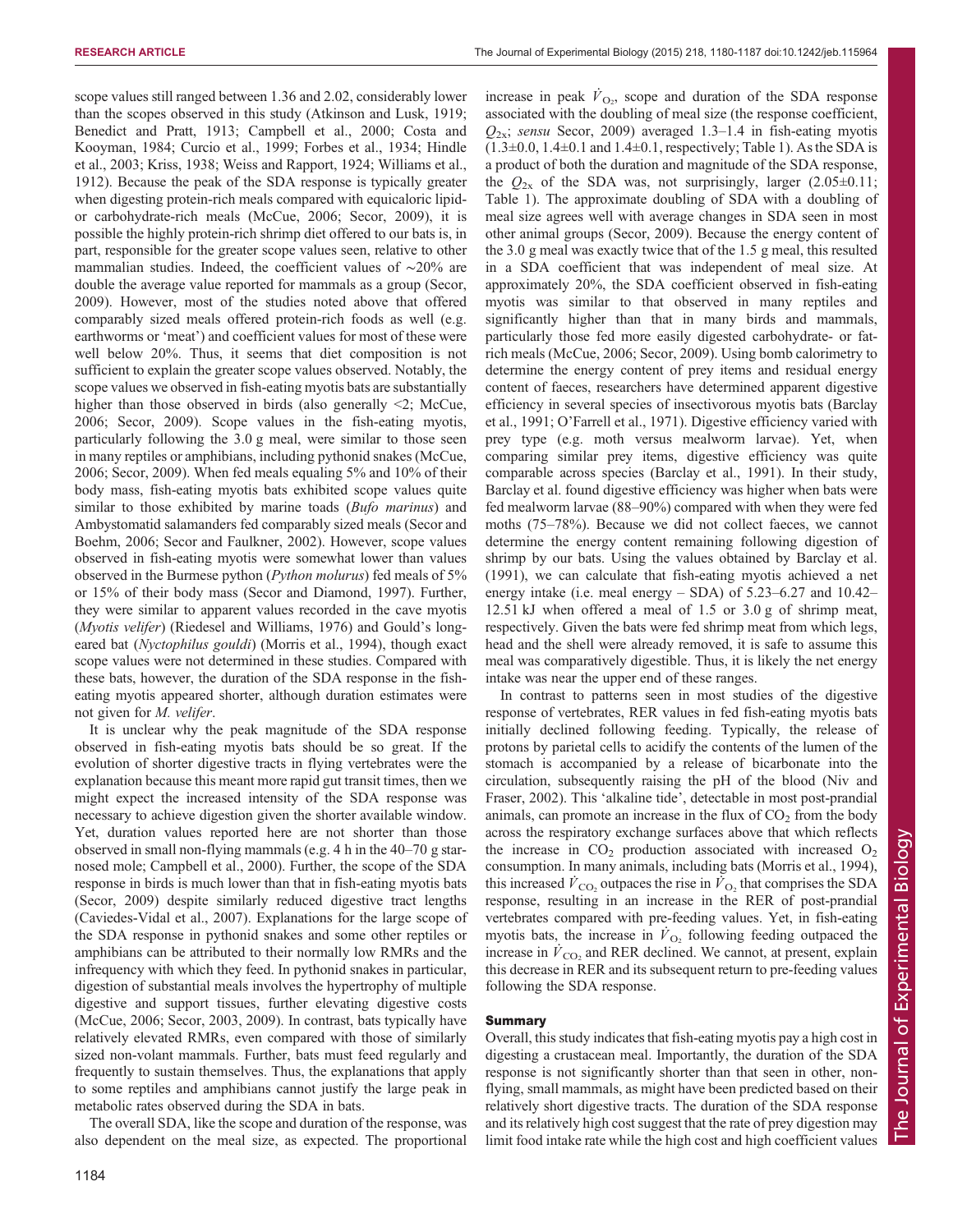constrain net energy assimilation. As such, the digestive physiology of these bats may play a more prominent role in defining net energy intake and foraging behaviour compared with most other mammals or birds.

The diet of fish-eating myotis varies seasonally, with nearcomplete reliance on fish occurring in the autumn (September) and near-complete reliance on crustaceans in the winter (December; [Otálora-Ardila et al., 2013](#page-6-0)). Additional studies are needed to confirm that prey type influences the magnitude of SDA and coefficient values in fish-eating myotis. However, compared with protein-rich meals, more lipid-rich prey, such as fish, generally incur more modest SDA responses in most vertebrates [\(Secor,](#page-6-0) [2009](#page-6-0)). Thus, the relative role SDA may play in the energy budget of fish-eating myotis may vary seasonally, making consideration of the cost of digestion even more important in understanding their ecology. For example, strong winds, strong surf and low ambient temperature during winter months may limit fish-eating myotis foraging behaviour at the time of year when they rely most on a crustacean diet. Fish-eating myotis employ torpor during this period of potentially restricted food intake [\(Salinas R. et al., 2014](#page-6-0)). Both heterothermy and low energy reserves may impact digestive effort at the time when relative digestive costs may be greatest.

More generally, the broad dietary variation, relatively small size and energetically expensive locomotor behaviour of bats should make them a powerful system within which to improve understanding of how digestive physiology and behaviour and ecology are linked and co-evolve. The findings described here confirm the importance of the cost of digestion as a factor crucial to understanding overall energy budgets in bats.

# MATERIALS AND METHODS

### Animals

Six adult fish-eating myotis (Myotis vivesi; Vespertlionidae; four males, two females) were collected from roost sites on Partida Norte Island in the Gulf of California ([Otálora-Ardila et al., 2013\)](#page-6-0). Individuals were captured in October 2013 and transported to a study facility at Colima, Mexico. Data were collected in October and November 2013. Bats were communally housed in a large nylon enclosure outside, under shade. Individuals were identified through a unique pattern of dots on their torso made by shaving small (0.5×0.5 cm) areas of fur. Each evening, bats were individually removed from the enclosure, examined, weighed and either returned to the enclosure, where food (commercially available white shrimp, provided ad libitum with water) was made available, or placed in metabolic chambers (see below).

The mass of each bat was recorded immediately prior to the beginning of data collection each night. Mean (±s.e.m.) mass of the bats used was  $28.83\pm0.71$  g. Temperature averaged  $27.62\pm0.21^{\circ}$ C across all trials, with temperatures varying by 1.07±0.15°C during trials.

#### Feeding trials

We evaluated the cost of digestion in fish-eating myotis bats by measuring gas exchange in fasted, resting individuals for 1 h prior to and for several hours immediately following feeding on either 1.5 or 3.0 g of commercially available white shrimp meat or a sham-feeding treatment. Shrimp meat is composed of approximately 93% protein, 2% lipid and negligible carbohydrate, by dry mass (15,270, crustaceans, shrimp, untreated, raw; [USDA National Nutrient Database for Standard Reference, Release 27,](#page-7-0) [2014](#page-7-0)). The 1.5 and 3.0 g portions of shrimp meat constituted meals that were 5.3±0.1% and 10.4±0.3% of pre-feeding body mass containing 8.69 and 17.39 kJ of energy, respectively ([Table 1](#page-2-0); [Krishnamoorthy et al., 1979](#page-6-0)). Each individual was subjected to each of the three treatments (1.5 or 3.0 g of food, or sham feeding) in a randomized order.

Bats were placed in respirometry chambers for 2–4 h a minimum of 3 days prior to the initiation of data collection in order to acclimate them to the surroundings and to pump noise. On the evening of data collection, a bat

was placed in the chamber at least 1 h prior to the initiation of data recording. Chambers consisted of 500 ml horizontally oriented plastic cylinders. Unlike most bats, fish-eating myotis roost in cavities and crevices between and under rocks, typically adopting a horizontal orientation. Thus, the orientation of chambers used during this study permitted a natural roosting posture. Both the inlet and outlet ports entered through the chamber lid and a length of Pharmed tubing was attached to the outlet port, promoting gas mixing. Bats were loosely wrapped in a paper towel while inside the chambers. This provided a comfortable substrate on which the bats rested and helped to prevent the bat from blocking the outlet port tubing. Flow rate through all chambers was maintained at  $\geq 500$  ml min<sup>-1</sup>.

Data collection periods began with a 10 min baseline recording of air drawn through an empty chamber otherwise identical to the one that contained the bat. Next, we recorded excurrent air from the experimental chamber for 50 min, followed by another 10 min baseline recording from the empty chamber. During this second baseline period, the chamber containing the bat was opened and the bat was offered pieces of shrimp meat using forceps. The bats always ate the entire 1.5 or 3.0 g meal within 3– 5 min. Sham feedings were accomplished in an identical manner, with the forceps introduced into the chamber but holding nothing for approximately 3–5 min. Occasionally, bats bit at the forceps. Subsequently, the chamber lid was closed and airflow through the chamber was re-established. This process was accomplished within the time period of the concurrent 10 min baseline window. Following this second baseline and feeding event, data were recorded from the experimental chamber for 50 min, followed by a 10 min baseline recording. This recording process was repeated an additional 2–5 times, until  $O_2$  and  $CO_2$  traces appeared to have returned to levels similar to those in the 50 min prior to feeding.

Oxygen consumption, carbon dioxide production and water vapour were measured in excurrent air using a Sable Systems Field Metabolic System (FMS, Sable Systems International, Las Vegas, NV, USA). Data were recorded using Expedata 1.7.2 (Sable Systems International). Flow rate,  $O_2$ and  $CO<sub>2</sub>$  readings were corrected for dilution effects of water vapour using equation 8.6 from [Lighton \(2008\)](#page-6-0).  $CO<sub>2</sub>$  and  $O<sub>2</sub>$  channel recordings were corrected for lag relative to the water vapour recording channel and each was smoothed and Z-transformed ([Bartholomew et al., 1981; Lighton, 2008](#page-6-0)).  $\dot{V}_{\text{O}_2}$  and  $\dot{V}_{\text{CO}_2}$  were calculated using equations 11.7 and 11.8, respectively, from [Lighton \(2008\)](#page-6-0). Because  $\dot{V}_{\text{O}_2}$  values fluctuated during recordings when bats occasionally moved within the chamber, the lowest oxygen consumption averaged over a 3 min window was found within 0–20, 21–40 and 41–50 min periods of each 50 min dwell. Average  $\dot{V}_{\text{O}_2}$  and  $\dot{V}_{\text{CO}_2}$  rates and RER (where  $RER = \vec{V}_{CO_2}/\vec{V}_{O_2}$ ) for each 3 min window were used in subsequent analyses.

The three  $\dot{V}_{\text{O}_2}$  values obtained before feeding were averaged to calculate each bat's RMR. To correct for any acute effect of the stress of researcher presence during feeding, we subtracted the post-feeding elevated metabolic rate values (the difference between  $\dot{V}_{\text{O}_2}$  and RMR) observed at each time point during the sham-feeding trials from the associated time points for that bat during 1.5 and 3.0 g feeding trials. Corrected values were used for all calculations below and for comparisons between 1.5 and 3.0 g feeding trials (except for the pre-feeding RMR values). The time since feeding, rounded to the mean of the binned period, when post-feeding  $\dot{V}_{\text{O}_2}$  was highest was taken as the time to peak SDA response. The duration of each bat's SDA response was calculated as the time from feeding to the first 20 min period that  $\dot{V}_{\text{O}_2}$  fell to a value within 1 s.d. of the mean pre-feeding RMR.  $\dot{V}_{\text{O}_2}$  values for each bat were normalized ( $\dot{V}_{\text{O}_2}$ , norm) by dividing by the mean RMR for that individual for that trial. The scope of the SDA response was taken as the highest  $\dot{V}_{\text{O}_2}$ , norm value observed for each individual during the postprandial phase.  $\hat{V}_{\text{O}_2}$  values were converted to their oxy-joule equivalents (MR<sub>kJ</sub> in kJ h−<sup>1</sup> ) via the following equation, modified from [Lighton \(2008\)](#page-6-0):

$$
MR_{kJ} = \dot{V}_{O_2} \times [16 + 5.164(\text{RER})]. \tag{1}
$$

The total cost of digestion (the SDA) was calculated by subtracting the mean pre-feeding RMR value from each post-feeding value, fitting a spline function to data from the first measurement following feeding to the first period where  $\dot{V}_{\Omega}$ , fell to a value within 1 s.d. of the mean pre-feeding RMR, and integrating the area under this fit. The coefficient of the SDA was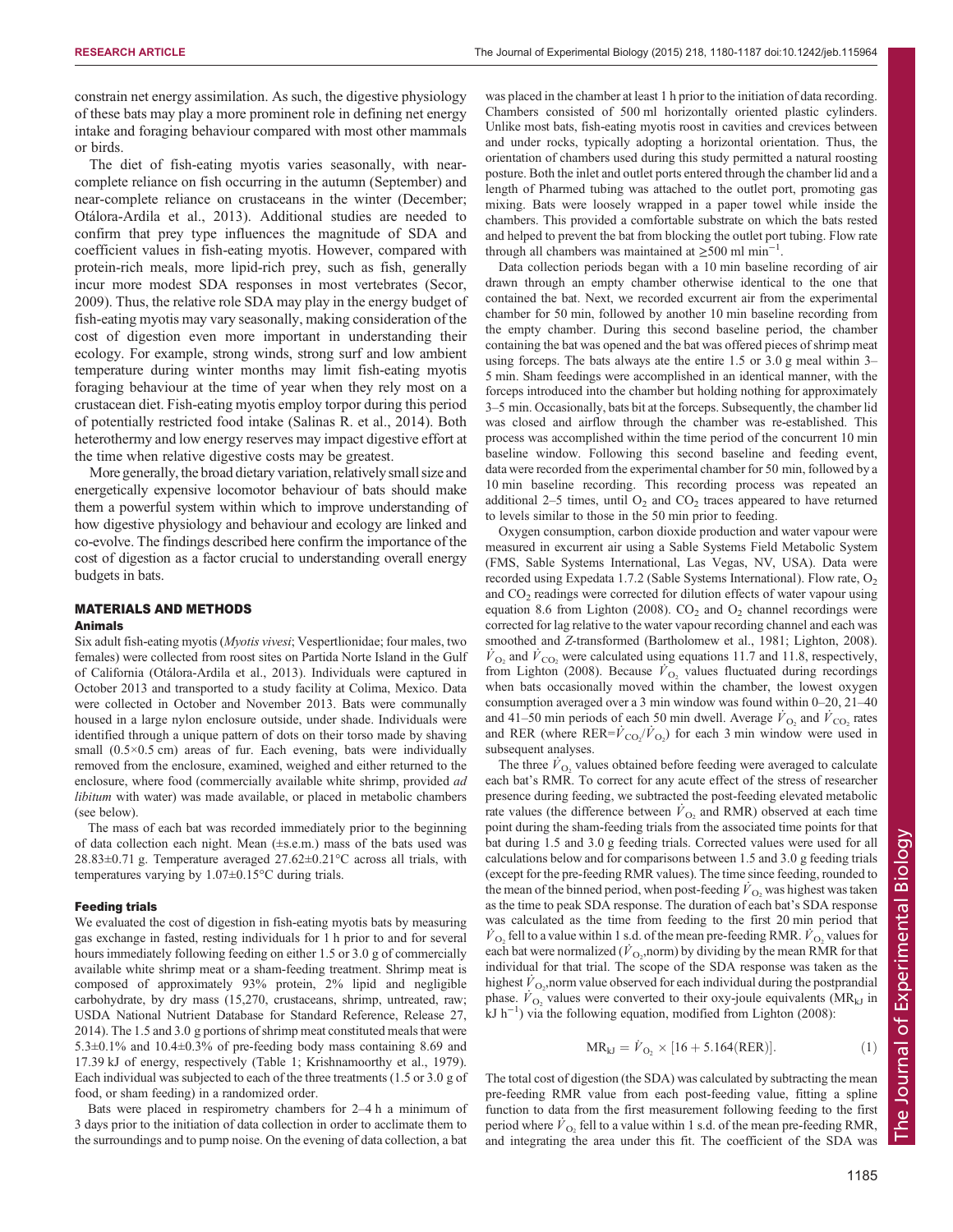<span id="page-6-0"></span>calculated by dividing the total cost of digestion by the energy content of the meal (meal energy, assuming 5.796 kJ g<sup>-1</sup>; Krishnamoorthy et al., 1979) and multiplying the result by 100 (McCue, 2007; [Secor and Diamond,](#page-7-0) [2000](#page-7-0)).

Bat mass had no effect on the fit of any models explaining variation in metabolic variables, as revealed by similar or worse (higher) Akaike information criteria (AIC) scores compared with models lacking mass as an effect. Thus, mass was excluded as a factor in analyses. Variation in  $\dot{V}_{\Omega}$  and RER during each trial type was compared within and across treatments by fitting linear mixed effects models with meal size (i.e. trial type) and time (relative to feeding) as fixed effects, bat ID as a random effect and trial order (the relative day on which each of the three trial types was conducted for each bat) as a nested effect within ID. Models were fitted in R v. 3.1.0 (R Core Team, 2013) using the 'lme4' package (Bates et al., 2013) in conjunction with the 'lmerTest' package. Specific variables identified in the previous paragraph were compared between the 1.5 and 3.0 g treatments using a paired t-test. P<0.05 was considered significant. Data are presented as means±s.e.m.

#### Acknowledgements

Transport to Partida Norte Island was generously provided by the Secretaría de Marina-Armada de México. The Prescott College Kino Bay Center provided invaluable logistic support during fieldwork. This study was conducted under permits from Secretaría de Gobernación (no. 013/13) and from Dirección General de Vida Silvestre (01947/13) to L.G.H.M. The authors also thank three anonymous reviewers for their constructive feedback on this manuscript.

#### Competing interests

The authors declare no competing or financial interests.

#### Author contributions

J.J.F.-M. and A.O.-A. collected the experimental animals. K.C.W. and L.G.H.M. conceived of and designed the experiment. A.O.-A. and L.G.H.M. collected data. K.C.W. analysed and interpreted the data. All authors contributed to the writing of the manuscript.

#### Funding

Funding for this research was provided by Dirección General de Asuntos del Personal Académico [PAPIIT no. IN202113] to L.G.H.M. and a Natural Sciences and Engineering Research Council of Canada (NSERC) Discovery Grant [no. 386466] to K.C.W. L.G.H.M. was supported by sabbatical grants from Consejo Nacional de Ciencia y Tecnología [no. 232939] and from Dirección General de Asuntos del Personal Académico [PASPA 062/2014].

#### References

- **Arroyo-Cabrales, J. and Alvarez Castañeda, S. T.** (2014). *Myotis vivesi*. The IUCN Red List of Threatened Species. Version 2014.3. [www.iucnredlist.org](http://www.iucnredlist.org)
- Atkinson, H. V. and Lusk, G. (1919). The influence of lactic acid upon metabolism. J. Biol. Chem. 40, 79-89.
- [Barclay, R. M. R., Dolan, M.-A. and Dyck, A.](http://dx.doi.org/10.1139/z91-256) (1991). The digestive efficiency of [insectivorous bats.](http://dx.doi.org/10.1139/z91-256) Can. J. Zool. 69, 1853-1856.
- Bartholomew, G. A., Vleck, D. and Vleck, C. M. (1981). Instantaneous measurements of oxygen consumption during pre-flight warm-up and post-flight cooling in Sphingid and Saturniid moths. J. Exp. Biol. 90, 17-32.
- Bates, D., Maechler, M., Bolker, B. and Walker, S. (2013). lme4: linear mixedeffects models using Eigen and S4. R package version 1.1-7, [http://CRAN.R](http://CRAN.R-project.org/package=lme4)[project.org/package=lme4.](http://CRAN.R-project.org/package=lme4)
- Benedict, F. G. and Pratt, J. H. (1913). The metabolism after meat feeding of dogs in which pancreatic external secretion is absent. J. Biol. Chem. 13, 1-35.
- Buchler, E. R. [\(1975\). Food transit time in myotis lucifugus Chiroptera:](http://dx.doi.org/10.2307/1379630) [Vespertilionidae.](http://dx.doi.org/10.2307/1379630) J. Mamm. 56, 252-255.
- Campbell, K. L., McIntyre, I. W. and MacArthur, R. A. (2000). Postprandial heat increment does not substitute for active thermogenesis in cold-challenged starnosed moles (Condylura cristata). J. Exp. Biol. 203, 301-310.
- [Caviedes-Vidal, E., McWhorter, T. J., Lavin, S. R., Chediack, J. G., Tracy, C. R.](http://dx.doi.org/10.1073/pnas.0703159104) and Karasov, W. H. [\(2007\). The digestive adaptation of flying vertebrates: high](http://dx.doi.org/10.1073/pnas.0703159104) [intestinal paracellular absorption compensates for smaller guts.](http://dx.doi.org/10.1073/pnas.0703159104) Proc. Natl. Acad. Sci. USA 104[, 19132-19137.](http://dx.doi.org/10.1073/pnas.0703159104)
- Costa, D. P. and Kooyman, G. L. (1984). Contribution of specific dynamic action to heat balance and thermoregulation in the sea otter Enhydra lutris. Physiol. Zool. 57, 199-203.
- [Cruz-Neto, A. P., Garland, T. and Abe, A. S.](http://dx.doi.org/10.1078/0944-2006-00006) (2001). Diet, phylogeny, and basal [metabolic rate in phyllostomid bats.](http://dx.doi.org/10.1078/0944-2006-00006) Zoology 104, 49-58.
- Curcio, C., Lopes, A. M., Ribeiro, M. O., Francoso, O. A., Carvalho, S. D., Lima, F. B., Bicudo, J. E. and Bianco, A. C. (1999). Development of compensatory thermogenesis in response to overfeeding in hypothyroid rats. Endocrinology 140, 3438-3443.
- Forbes, E. B., Kriss, M. and Miller, R. C. (1934). The energy metabolism of the albino rat in relation to the plane of nutrition. J. Nutr. 8, 535-552.
- Grant, J. D. [\(1988\). Food-passage time in](http://dx.doi.org/10.2307/1381367) Nyctophilus gouldi (Microchiroptera: [Vespertilionidae\).](http://dx.doi.org/10.2307/1381367) J. Mamm. 69, 653-655.
- [Hindle, A. G., McIntyre, I. W., Campbell, K. L. and MacArthur, R. A.](http://dx.doi.org/10.1139/z03-137) (2003). The [heat increment of feeding and its thermoregulatory implications in the short-tailed](http://dx.doi.org/10.1139/z03-137) shrew ([Blarina brevicauda](http://dx.doi.org/10.1139/z03-137)). Can. J. Zool. 81, 1445-1453.
- Hutson, A. M., Mickleburgh, S. P. and Racey, P. A. (2001). Microchiropteran Bats: Global Status Survey and Conservation Action Plan. Switzerland: Union Internationale pour la Conservation de la Nature et de ses Ressources.
- [Krishnamoorthy, R. V., Venkataramiah, A., Lakshmi, G. J. and Biesiot, P.](http://dx.doi.org/10.1021/jf60225a034) [\(1979\). Caloric densities of shellfish meat and meat fats.](http://dx.doi.org/10.1021/jf60225a034) J. Agric. Food Chem. 27, [1125-1127.](http://dx.doi.org/10.1021/jf60225a034)
- Kriss, M. (1938). The specific dynamic effects of proteins when added in different amounts to a maintenance ration. J. Nutr. 15, 565-581.
- Kurta, A., Johnson, K. A. and Kunz, T. H. (1987). Oxygen consumption and body temperature of female little brown bats (Myotis lucifugus) under simulated roost conditions. Physiol. Zool. 60, 386-397.
- Lighton, J. R. B. (2008). Measuring Metabolic Rates: A Manual for Scientists. New York: Oxford University Press.
- Luckens, M. M., Van Eps, J. and Davis, W. H. (1971). Transit time of food through the digestive tract of the bat, Eptesicus fuscus. Exp. Med. Surgery 29, 25-28.
- [Martinez del Rio, C., Schondube, J. E., McWhorter, T. J. and Herrera, L. G.](http://dx.doi.org/10.1668/0003-1569(2001)041[0902:IRINFB]2.0.CO;2) [\(2001\). Intake responses in nectar feeding birds: digestive and metabolic causes,](http://dx.doi.org/10.1668/0003-1569(2001)041[0902:IRINFB]2.0.CO;2) [osmoregulatory consequences, and coevolutionary effects.](http://dx.doi.org/10.1668/0003-1569(2001)041[0902:IRINFB]2.0.CO;2) Am. Zool. 41, [902-915.](http://dx.doi.org/10.1668/0003-1569(2001)041[0902:IRINFB]2.0.CO;2)
- Mata, A. [\(2010\). Metabolic rate and specific dynamic action of the red-legged](http://dx.doi.org/10.1016/j.cbpa.2010.07.018) [honeycreeper,a nectar-feeding Neotropical passerine.](http://dx.doi.org/10.1016/j.cbpa.2010.07.018) Comp. Biochem. Physiol. [A Mol. Integr. Physiol.](http://dx.doi.org/10.1016/j.cbpa.2010.07.018) 157, 291-296.
- [Matheson, A. L., Campbell, K. L. and Willis, C. K. R.](http://dx.doi.org/10.1242/jeb.040188) (2010). Feasting, fasting and [freezing: energetic effects of meal size and temperature on torpor expression by](http://dx.doi.org/10.1242/jeb.040188) little brown bats [Myotis lucifugus](http://dx.doi.org/10.1242/jeb.040188). J. Exp. Biol. 213, 2165-2173.
- McCue, M. D. [\(2006\). Specific dynamic action: a century of investigation.](http://dx.doi.org/10.1016/j.cbpa.2006.03.011) Comp. [Biochem. Physiol. A Mol. Integr. Physiol.](http://dx.doi.org/10.1016/j.cbpa.2006.03.011) 144, 381-394.
- McCue, M. D. [\(2007\). Prey envenomation does not improve digestive performance](http://dx.doi.org/10.1002/jez.411) [in western diamondback rattlesnakes \(](http://dx.doi.org/10.1002/jez.411)Crotalus atrox). J. Exp. Zool. 307A, [568-577.](http://dx.doi.org/10.1002/jez.411)
- [McWhorter, T. J., Bakken, B. H., Karasov, W. H. and Mart](http://dx.doi.org/10.1098/rsbl.2005.0388)ínez del Rio, C. (2006). [Hummingbirds rely on both paracellular and carrier-mediated intestinal glucose](http://dx.doi.org/10.1098/rsbl.2005.0388) [absorption to fuel high metabolism.](http://dx.doi.org/10.1098/rsbl.2005.0388) Biol. Lett. 2, 131-134.
- Morris, S., Curtin, A. L. and Thompson, M. B. (1994). Heterothermy, torpor, respiratory gas exchange, water balance and the effect of feeding in Gould's longeared bat Nyctophilus gouldi. J. Exp. Biol. 197, 309-335.
- Niv, Y. and Fraser, G. M. [\(2002\). The alkaline tide phenomenon.](http://dx.doi.org/10.1097/00004836-200207000-00003) J. Clin. [Gastroenterol.](http://dx.doi.org/10.1097/00004836-200207000-00003) 35, 5-8.
- Norberg, U. M., Kunz, T. H., Steffensen, J. F., Winter, Y. and von Helversen, O. (1993). The cost of hovering and forward flight in a nectar-feeding bat, Glossophaga soricina, estimated from aerodynamic theory. J. Exp. Biol. 182, 207-227.
- O'[Farrell, M. J., Studier, E. H. and Ewing, W. G.](http://dx.doi.org/10.1016/0300-9629(71)90318-5) (1971). Energy utilization and [water requirements of captive](http://dx.doi.org/10.1016/0300-9629(71)90318-5) Myotis thysanodes and Myotis lucifugus (Chiroptera). [Comp. Biochem. Physiol. A Physiol.](http://dx.doi.org/10.1016/0300-9629(71)90318-5) 39, 549-552.
- Otá[lora-Ardila, A., Herrera M., L. G., Juan Flores-Mart](http://dx.doi.org/10.1644/12-MAMM-A-281.1)ínez, J. and Voigt, C. C. [\(2013\). Marine and terrestrial food sources in the diet of the fish-eating myotis](http://dx.doi.org/10.1644/12-MAMM-A-281.1) ([Myotis vivesi](http://dx.doi.org/10.1644/12-MAMM-A-281.1)). J. Mamm. 94, 1102-1110.
- R Core Team. (2013). R: A Language and Environment for Statistical Computing. Vienna, Austria: R Foundation for Statistical Computing.
- Ramírez P., N., Herrera M., L. G. and Mirón M., L. (2005). Physiological constraint [to food ingestion in a New World nectarivorous bat.](http://dx.doi.org/10.1086/432921) Physiol. Biochem. Zool. 78, [1032-1038.](http://dx.doi.org/10.1086/432921)
- [Riedesel, M. L. and Williams, B. A.](http://dx.doi.org/10.1016/S0300-9629(76)80076-X) (1976). Continuous 24-hour oxygen consumption studies of Myotis velifer. [Comp. Biochem. Physiol. A Physiol.](http://dx.doi.org/10.1016/S0300-9629(76)80076-X) 54, [95-99.](http://dx.doi.org/10.1016/S0300-9629(76)80076-X)
- [Salinas R., V. B., Herrera M., L. G., Flores-Mart](http://dx.doi.org/10.3161/150811014X687288)ínez, J. J. and Johnston, D. S. [\(2014\). Winter and summer torpor in a free-ranging subtropical desert bat: the](http://dx.doi.org/10.3161/150811014X687288) fishing Myotis (Myotis vivesi). [Acta Chiropterologica](http://dx.doi.org/10.3161/150811014X687288) 16, 327-336.
- Secor, S. M. [\(2003\). Gastric function and its contribution to the postprandial](http://dx.doi.org/10.1242/jeb.00300) [metabolic response of the Burmese python](http://dx.doi.org/10.1242/jeb.00300) Python molurus. J. Exp. Biol. 206, [1621-1630.](http://dx.doi.org/10.1242/jeb.00300)
- Secor, S. M. [\(2009\). Specific dynamic action: a review of the postprandial metabolic](http://dx.doi.org/10.1007/s00360-008-0283-7) response. [J. Comp. Physiol. B](http://dx.doi.org/10.1007/s00360-008-0283-7) 179, 1-56.
- Secor, S. M. and Boehm, M. [\(2006\). Specific dynamic action of Ambystomatid](http://dx.doi.org/10.1086/505511) [salamanders and the effects of meal size, meal type, and body temperature.](http://dx.doi.org/10.1086/505511) [Physiol. Biochem. Zool.](http://dx.doi.org/10.1086/505511) 79, 720-735.